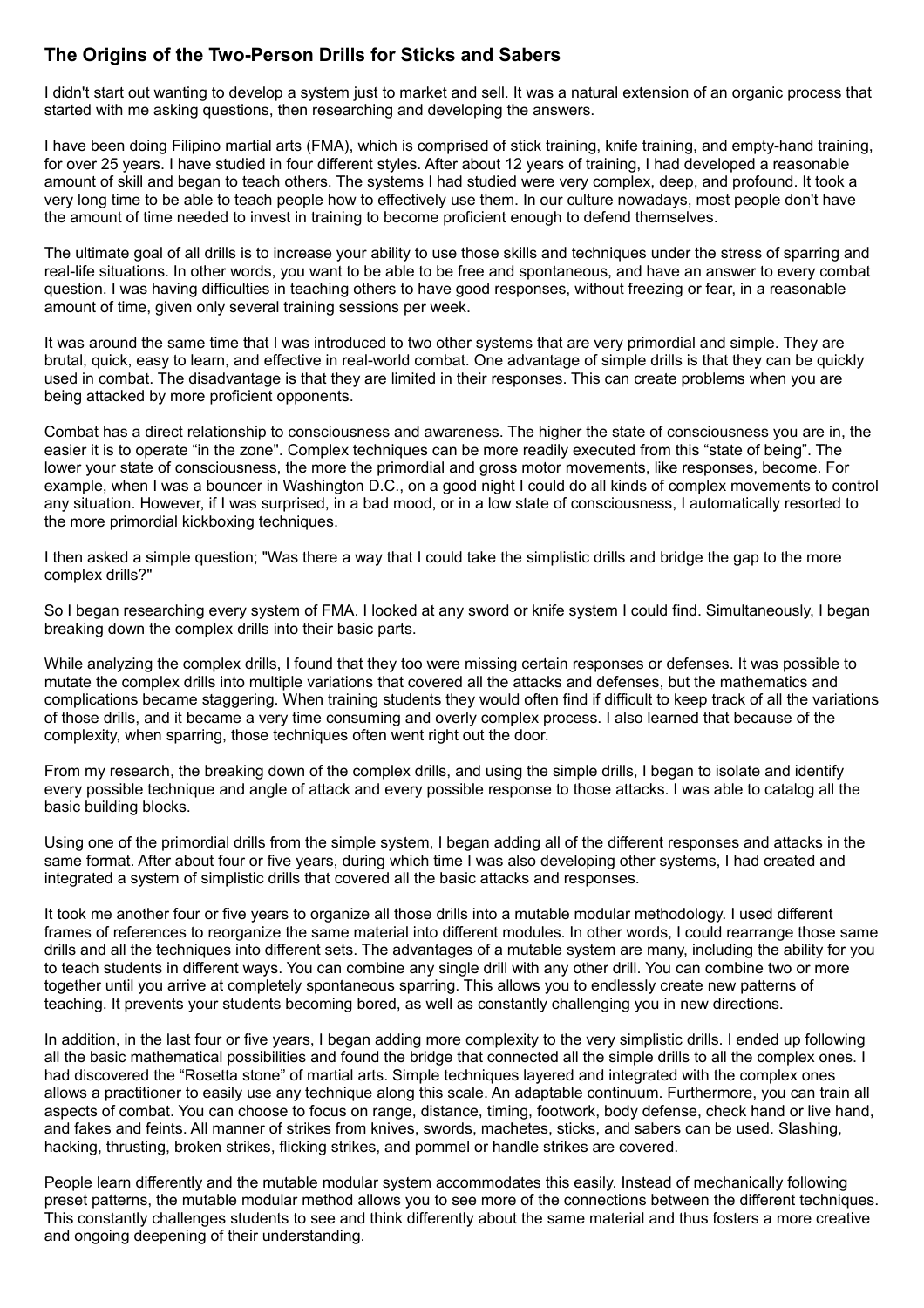There are advantages and disadvantages of preset patterns vs. spontaneous free-form chaos. Preset patterns allow two practitioners to know exactly what they're about to do. That means when training two partners you can train very rapidly, and with an intense amount of aggression, while minimizing the potential for mistakes and injuries. You can also maximize repetitions and deeply burn a particular response into their neurological habit patterns.

In addition, preset patterns allow practitioners to engage in actual combat techniques repetitively while being able to focus on different aspects of combat. For example, one could train footwork, timing, range, variable emotional intensity, and even proper body mechanics and structure.

By training at 100% speed and power, with emotional aggression, you quickly find out what actually works and does not work under real-time conditions. A lot of techniques done slowly cannot be translated into full speed and full power. This is what you might call the crucible or the proving grounds.

One disadvantage of a preset pattern system is that it may not cover all possible responses. If the pattern system has a narrow and rigid response methodology, the practitioner, when faced with an unknown system, will find it difficult to break out of the established habit patterns and adapt to a new incoming attack. For example, those who followed mixed martial arts (MMA) in the early years may have noticed that there were some arts that just did not have appropriate answers. This left practitioners wondering what to do next, which is not the ideal mindset.

I've seen time and time again, when a person is faced with an untrained or unknown technique in stressful conditions, they often freeze and become unsure as to what to do next. The momentum inertia quickly goes to the attacker.

This can also create another disadvantage of the hard-style systems. If a student is constantly being aggressed and hit they can develop a negative fear-based emotional mentality. Have you ever seen somebody get hit 20 times before they learned to apply a front hand defense and then continually flinch thereafter?

The advantages of systems that are based on spontaneous and free-form movement are notable and many. Free-form movement allows you to constantly adapt to new situations, developing the ability to perceive and respond to a person's movements, as opposed to any particular technique. This teaches you to rely on your ability to really see, adapt, and improvise spontaneously. Thinking on your feet allows you to consistently generate answers to unknown questions. In addition, a lot of free-form systems tend to move a lot slower than preset pattern systems. You are able to practice more dangerous techniques that may not be appropriate for high-intensity training. You can train with live weapons instead of padded ones. It also teaches you to practice subtlety of movement, sensitivity, and variability of options. Also, you can work on maintaining calm and peaceful responses instead of building in fear-based reactions.

A disadvantage of chaos systems or free-form spontaneous systems is that there are often many viable untrained responses. While practitioners do develop a sort of organic response system there are usually multiple gaps left in the training. In some cases counters to counters are left uninvestigated.

There is also the "limp noodle" syndrome of the soft arts. Did you know, in the Chen Village in China, the birthplace of Tai Chi, The farmers all used the old-school hand tools. After they had toiled in the fields all day. they then practiced their Tai Chi for hours each night. The modern-day 3 hours practice each week does not necessarily develop the strength, structure, or ability to deal with an aggressive attacker. While students may develop some of the physical skills necessary for combat under relatively controlled conditions, when faced with real-world combat, emotional integrity, techniques, courage, and spirit all go out the door.

In my experience, I have found that a balance of the yin/yang, the slow/fast, the soft/hard, and the chaos/preset patterns must be thoroughly investigated and trained to create a superior warrior. Because of the modular training system, all the ABCs are fully trained in multiple organizational patterns and a moderate exploration into the free-form styles makes this a well-rounded and holistic system.

There are four main organizational patterns to my system. One of those organizational patterns focuses on the left brain/right brain decision-making process vs. the no mind/mushin (what is this meant to say pls?) or "in the zone" modes of consciousness.

A student is given one response to an attack on one side of the body and conversely, the other side of the body is given a singular decision. This teaches the student to repeat one response using a no-mind/no thinking mode while, on the other side of the body, they must make a singular decision. Then the opposite is trained from here. In the modular training modality, that singular decision could be based on a left/right, high/low attack, or a choice of defensive responses. The training rapidly progresses from one side of the body to the other, involving one decision-making step at a time, until all the vital angular decisions have been thoroughly trained.

Within only several hours of training using this modular system, we have taken many students from beginner level to being able to effectively defend themselves, at almost 100% speed and power, against a complete arsenal of totally spontaneous attacks. They were also able to use multiple responses to every attack angle or technique in a fluid efficient manner. The results have been stunning. Unprecedented. We are certain that within one week' of solid training at one of our seminars, you can become very skilled.